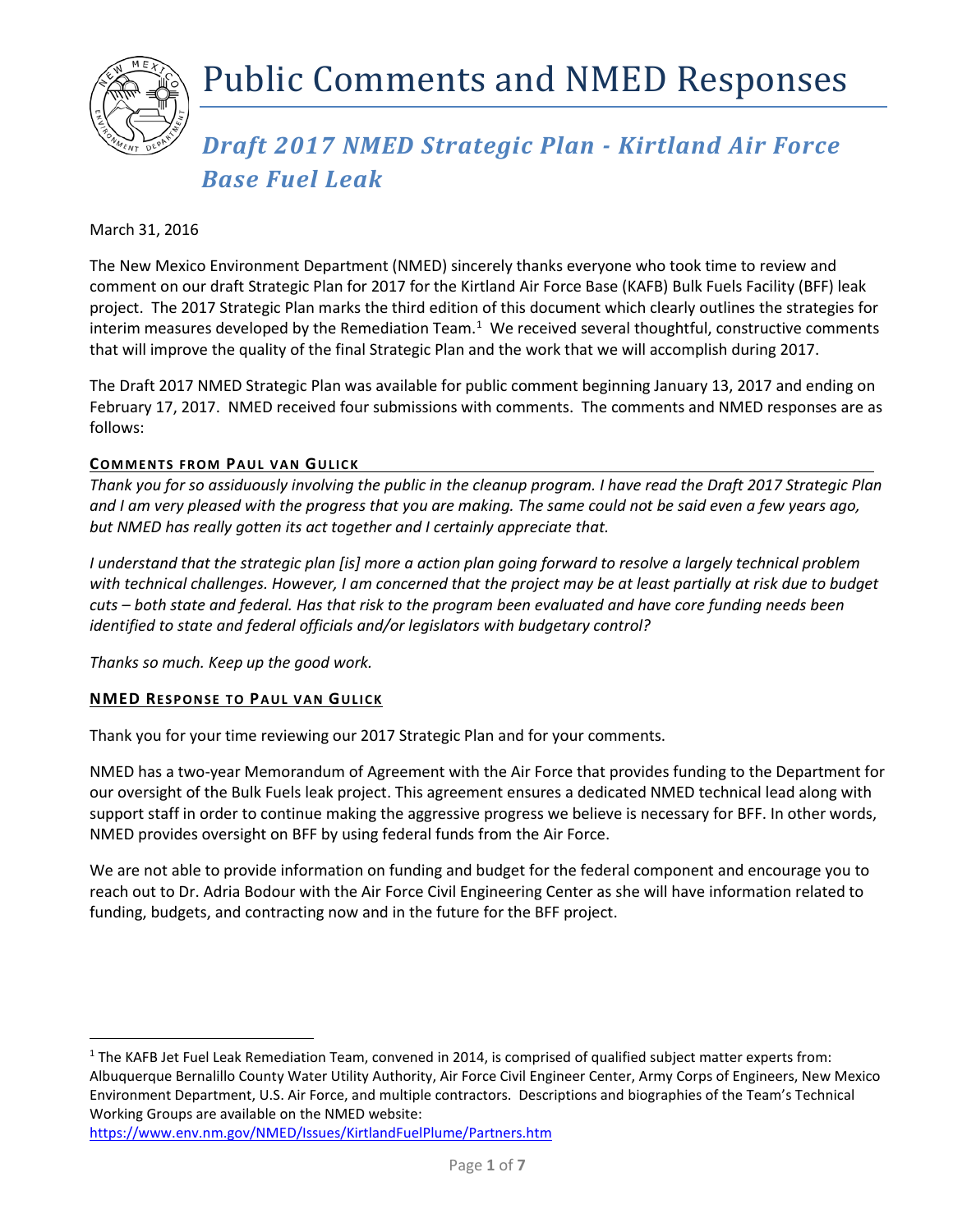Submitted by Kate Lynnes, HQE; Senior Advisor, SAF/IEE

*Comment #1: The following language changes are suggested to clarify that the MOA is a fee reimbursement agreement. That is, NMED incurs the costs, submits an invoice to the Air Force, and the Air Force reimburses NMED for allowable costs.*

- *a. Project Roles and Responsibilities, Page 2, 3rd ¶* 
	- *i. In December of 2015, the NMED and Air Force executed a Memorandum of Agreement (MOA) that reimburses NMED for expenditures associated with oversight of the KAFB Bulk Fuels Facility (BFF) cleanup. The MOA allows NMED to be reimbursed for up to \$250,000 per year for three years. This MOA funds continuing regulatory activities associated with cleanup of the jet fuel leak and helps ease the financial burden associated with providing the dedicated regulatory oversight and review required by a project as complex and extensive as the KAFB BFF fuel leak.*
- *2. Comment #2: The following language changes are suggested to reflect that the RFI has been submitted and the Risk Assessment will be submitted in April.* 
	- *a. Regulatory Framework, Page 8, 2nd* ¶
		- **i.** *A RCRA Facility Investigation Report (RFI) was submitted to the NMED on January 31, 2017. A risk assessment is also a part of the RFI and will be submitted in April 2017.*

## **NMED RESPONSE TO UNITED STATE AIR FORCE**

Thank you for your response and comments to the Draft 2017 NMED Strategic Plan. We have incorporated your suggested language changes into the final 2017 Strategic Plan.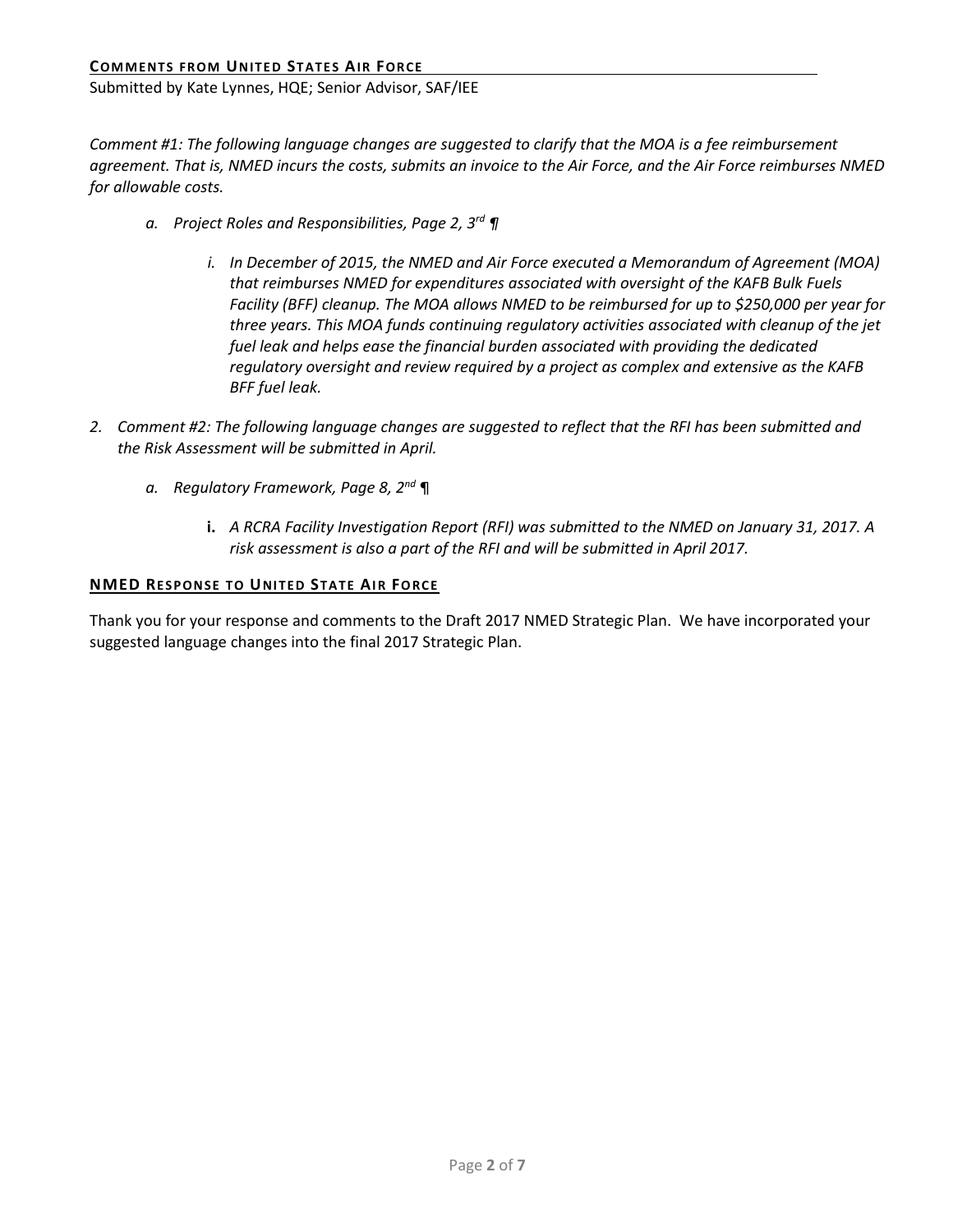Submitted by Rick Shean; ABCWUA Water Quality Hydrologist

*Thank you for making the 2017 KAFB Fuel Leak Strategic Plan (the Plan) available for public comment. Below are some questions/comments on the Plan assembled by the Albuquerque Bernalillo County Water Utility Authority (Water Authority) staff.* 

- *1. Once RCRA Facility Investigation documents are approved, how will the corrective measures evaluation projects be included/implemented in the strategic activities?*
- *2. Will the Bioventing activity mobilize any vapor contaminants to the surface?*
- *3. How will treated water from the groundwater treatment system be discharged in the winter months?*
- *4. The excellent public communication efforts need to continue as proposed in this document. Technical deep dives for the general public are a good idea.*
- *5. Can a schedule of regulatory submittals, in addition to the interim measure deliverables, to be submitted during 2017 be listed?*

## **NMED RESPONSES TO THE WATER UTILITY AUTHORITY**

NMED thanks Rick Shean and other staff of the Water Authority for your thoughtful review and comments on the Draft 2017 Strategic Plan.

- 1. Once NMED has approved the Resource Conservation and Recovery Act (RCRA) Facility Investigation (RFI) report and its addendum(s), the NMED will direct the Air Force to submit a work plan for how it will complete the Corrective Measures Evaluation (CME). That work plan will be reviewed and approved by the NMED before the Air Force begins the evaluation of remedies for the BFF site and it will result in a CME report submitted to NMED with a recommendation of the final remedy. The steps associated with the CME do not cleanly fall into one of the existing three strategies presented in the 2017 Strategic Plan but best fit into Strategy Two for the implementation of multiple cleanup technologies both simultaneously and sequentially to cleanup soil and groundwater. We are considering the addition of a fourth strategy that tracks the RCRA process stemming from the RFI reports to better capture the key elements of this project.
- 2. Bioventing remediation utilizes low air flow rates to provide just enough oxygen to sustain microbial activity. These flow rates are typically on the order of 5 to 100 cubic feet per minute (CFM) compared to the 1,600 CFM extraction flow rate at the soil vapor extraction system that operated at the BFF site. By design, the atmospheric air pushed into the vadose zone during bioventing is at low enough rates that there is minimal vapor movement vertically or horizontally. Instead the air is meant to increase the rate of degradation of the residual fuel contamination by the naturally occurring microbial population.
- 3. The treated water from the groundwater treatment system (GWTS) is discharged to the former water supply well KAFB-7 via gravity-fed injection during the winter months and/or when the KAFB golf course is not able to use the full volume of water generated by the operation of the GWTS. Currently, the discharge to KAFB-7 is being conducted with a temporary permission granted by NMED Ground Water Quality Bureau and the draft discharge permit is out for a second public comment period expiring on April 3, 2017.
- 4. Thank you for your support of NMED's strategy to meet or exceed all requirements for public information and involvement. We will continue to integrate technical deep dives into our public outreach efforts.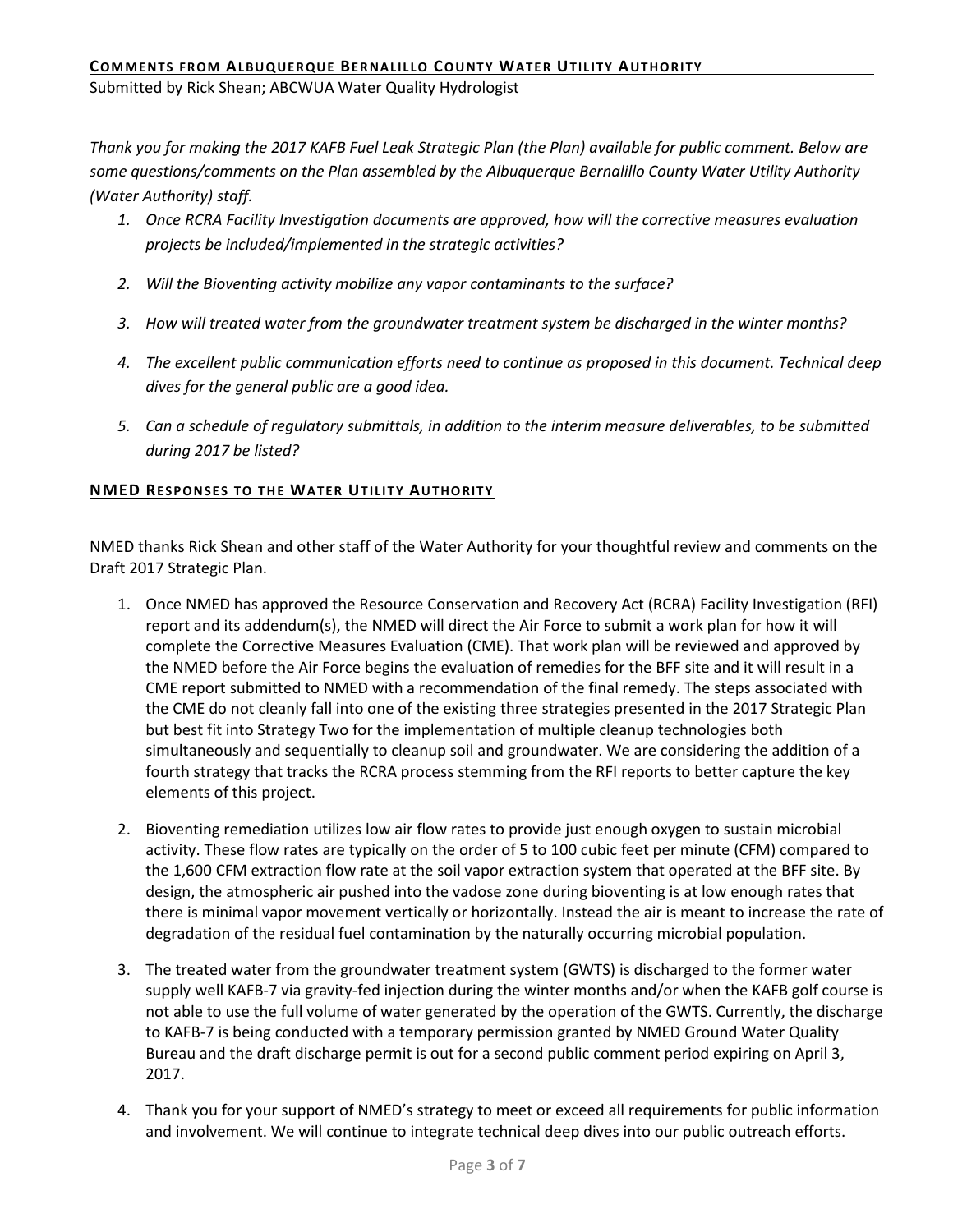5. The 2017 timeline has been updated to include all regulatory submittals anticipated to be delivered during 2017. The RFI report and risk assessment are the only RCRA process documents we anticipate receiving in 2017 with an addendum to be submitted in early to mid-2018.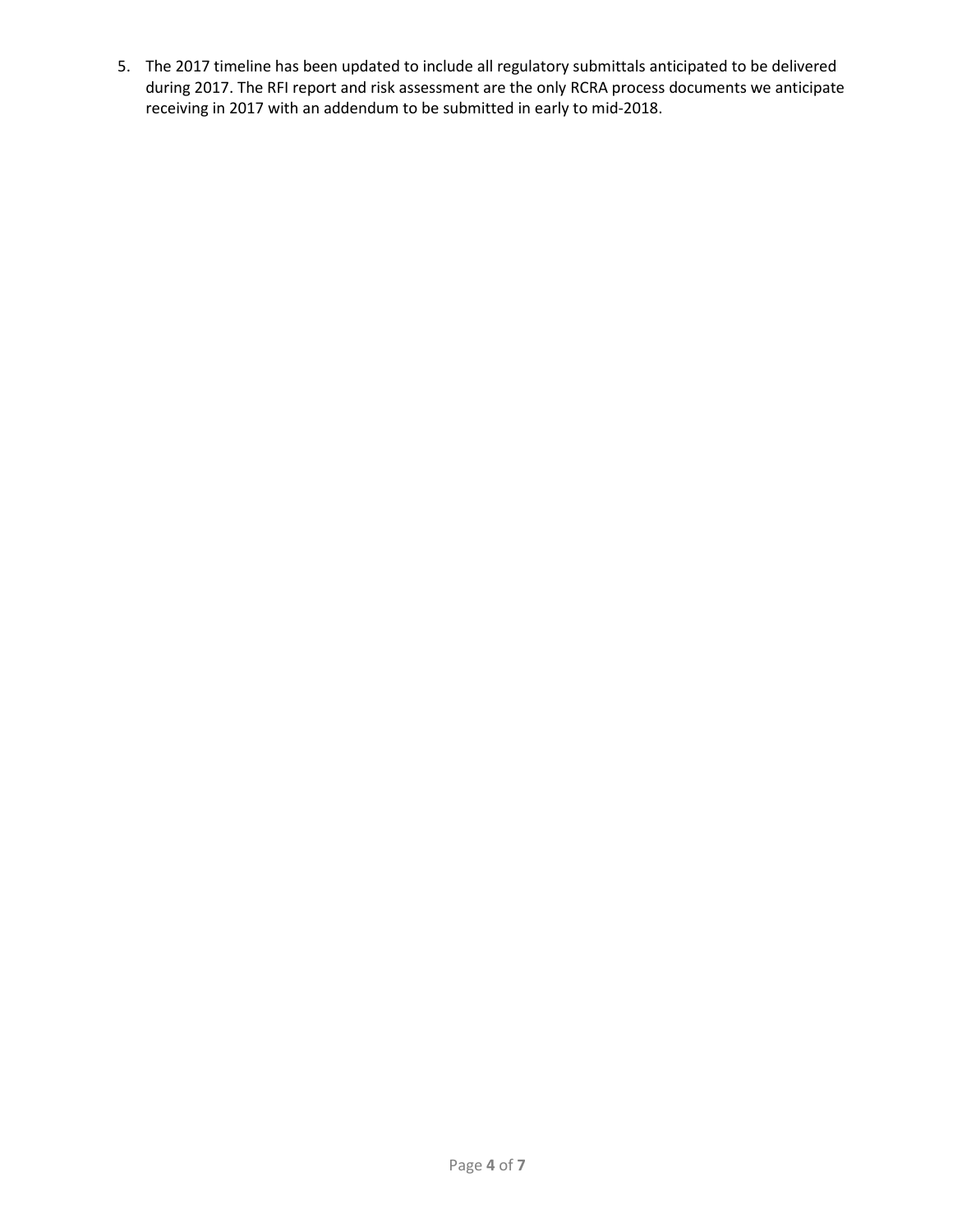## **COMMENTS FROM ISABEL CONSTABLE**

## *February 22, 2017*

*This is a challenging document for me to read. The subject is way outside my area of expertise, but I want to share that I found Butch Tongate's glowing introductory message about this being an "exemplary environmental success stor(y)" ALARMING! From my point of view the issue is far from resolved and still represents a real and (extremely!!!) significant threat to our drinking water. Stating "Albuquerque will become the first location in the world for successful bioremediation of EDB in groundwater at this scale" is just too giddy and patently reassuring. Am I correct in understanding Mr. Tongate heads our primary regulating agency, the NMED, on this underreported, poorly understood and extremely relevant issue? If so, I want him to please put citizens first and outline every risk accurately, what the agency is doing to mitigate and monitor each of these, and outline how citizens can become more involved.* 

## *Page 1:*

*Misspelling of ACHIEVE: ACHIVE THE GOAL What I'm assuming is the goal (boxed) is confusingly located and should be moved and identified.*

## *Page 3:*

*As a citizen, I want to know if monthly testing is sufficiently frequent? My understanding is that no level of ethylene dibromide is considered safe. What level of ethylene dibromide is the state considering safe? If it penetrates into the well shaft I could be drinking EDB for 29 days at a concentration of X before the well was found to be contaminated. These are the sort of things I think about as I read this document. And that keep me awake at night.*

*Thank you for all you're doing to help educate citizens and resolve this issue!*

## *March 16, 2017*

*Here are a few additional suggestions to consider re: 2017 Strategic Plan:*

- *1. Move acronym glossary to the front, perhaps after Table of Contents*
- *2. p. 1 - Identify the 10 Chemicals of Concern and highlight EDB as the top priority on this page. Goal: Protect ABQ's aquifer and drinking water supply wells from this jet fuel leak.*
- *3. p. 5 - Include a best estimate of the volume and extent of the leak and concentration of EDB in the plume & soil in this Intro. The reader wants context and an idea of the size of this problem.*
- *4. The triangle diagram I find confusing.*
- *5. sp. water table*
- *6. p. 7 - Include projected completion date at end of section on Resource Conservation and Recovery.*
- *7. p. 10 – explain where the treated water going into the injection wells is expected to travel.*
- 8. *Add a discussion about where the treated water should go/different reasonable options. This is an important community decision and a better informed public will be better positioned able to lobby our ABCWUA (consider adding this one to the Acronyms).*

*Thank you!*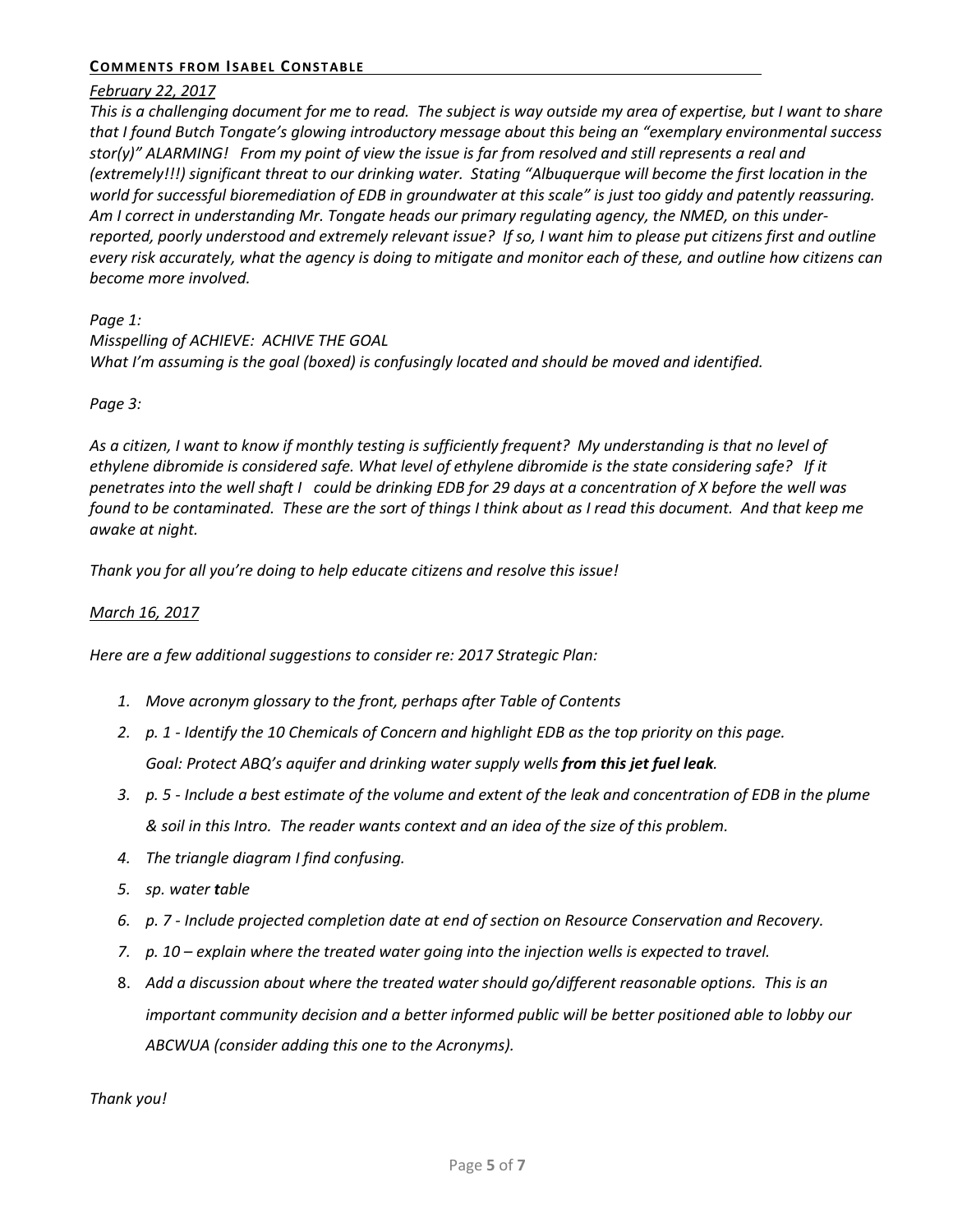## **NMED RESPONSE TO ISABEL CONSTABLE**

## *February 22, 2017*

Thank you so much for your time and feedback on NMED's Draft 2017 Strategic Plan.

- 1. Page 1 The spelling of "achieve" on Page 1 has been corrected. We agree that the box was confusingly located and it was not clear it was highlighting the goal for the strategic plan. It has been removed from the final version as it is redundant with the proceeding box highlighting "One Goal, Three Strategies."
- 2. Page 3 You ask important questions about what level of ethylene dibromide (EDB) the state considers safe, and about what testing frequency is sufficient. Both NMED and the U.S. Environmental Protection Agency (EPA) have established a non-enforceable goal of zero EDB in drinking water. However, even the most sophisticated laboratory instruments cannot test down to a concentration of zero for EDB or any other water contaminant. Enforceable regulatory standards for drinking water must be within the range of analytical detection. NMED and the U.S. Environmental Protection Agency (EPA) have set the maximum contaminant level (MCL) for EDB in drinking water at 0.00005 mg/L, or 0.05 µg/L, which is just above the best-possible analytical detection limit of 0.02 µg/L. Another way to frame the EDB MCL is that it is roughly one half of a drop of water in an Olympic size swimming pool.

Monthly sampling of water supply wells for EDB and other fuel-related compounds is sufficiently protective for the following reasons:

- The Air Force has implemented, and will continue to operate, the EDB Plume Collapse interim measure to capture and collapse the dissolved-phase EDB.
- Sentinel wells are located between the drinking water wells and the contamination plume, and will provide early detection of plume movement towards the drinking water wells. The sentinel wells are tested quarterly. If EDB is detected in a sentinel well, the technical working groups and stakeholders, including the Water Utility Authority, will be notified for discussions on next steps. Since groundwater moves slowly, in only feet per year, the sampling frequency will provide adequate time for authorities to take protective measures if a sentinel well detection occurs.
- All of this is being done to make sure that no EDB enters the drinking water supply wells at any concentration, consistent with our public health goal of zero EDB in drinking water. No fuelrelated compounds have been detected in drinking water wells and sentinel wells remain nondetect for EDB.

## *March 16, 2017*

- 1. We included the acronym and glossary lists as an appendix with the idea that they can be pulled out and used as a reference in our public meetings, etc. The lists will remain as an appendix to the Strategic Plan, for now, and will be reconsidered as the project document evolves.
- 2. The goal has been revised to be inclusive of "contamination associated with the Bulk Fuels Facility fuel leak." The reason for not using "jet fuel" is that both aviation gas and jet fuel were used at the facility and leaked into the ground. The text on Page 1 was reviewed for a best fit location to list the Contaminants of Concern (COCs) for the Bulk Fuels Facility (BFF) project. We believe that the list of COCs should remain on Page 7 of the Strategic Plan with the supporting text of how that list of compounds was identified.
- 3. There is too much uncertainty in the site historical records to develop an estimated volume of fuel released. The leak was discovered in 1999 when a BFF worker noticed fuel staining on the ground surface at the former fuel offloading rack (FFOR). The BFF workers then performed pressure testing of the underground pipelines between the FFOR and the pump house and both pipelines failed. It is unknown how long the pipelines were in a state of failure. Additionally, there are insufficient site records to estimate fuel loss during BFF operation; the facility was not required to keep fuel gain and loss records further back than the previous three years so there is only documentation from 1996 to 1999 (the year